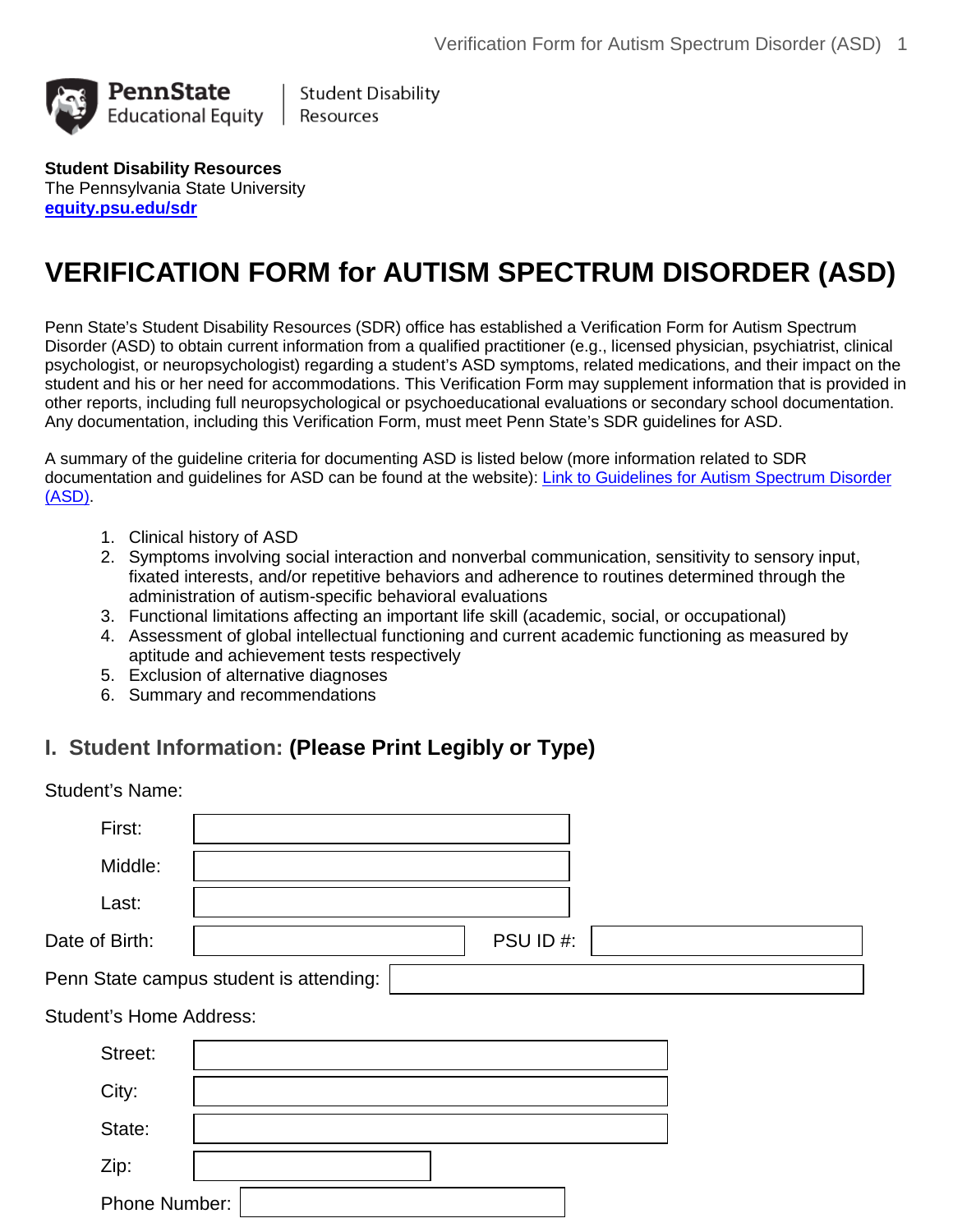# **II. Provider Section:**

#### **1. Contact with Student**

|  |  | a. Date of initial contact with student: |  |
|--|--|------------------------------------------|--|
|--|--|------------------------------------------|--|

b. Date of last contact with student:

#### **2. Diagnosis**

- a. Clinical History:
	- i. Does the student have a clinical history of ASD symptoms?

| ٦.<br>ρs |  | No |  |
|----------|--|----|--|
|----------|--|----|--|

ii. Approximately at what age did the student start to exhibit ASD symptoms?

iii. At approximately what age was the student diagnosed with ASD?

- b. Current Symptoms:
	- i. Please provide information regarding the student's current presenting symptoms with regard to the following:

| social interaction,<br>reciprocal verbal<br>communication, shared<br>emotions and affect |  |
|------------------------------------------------------------------------------------------|--|
| nonverbal communication                                                                  |  |
| restricted, repetitive<br>patterns of motor behavior,<br>stereotypies                    |  |
| inflexible adherence to<br>routines                                                      |  |
| hyper or hyporeactivity to<br>sensory input                                              |  |

ii. What is the severity of the disorder with regard to social communication impairments and restricted, repetitive patterns of behavior, based on the *DSM-5* severity rating scale?

| <b>Social Communication</b>                  |  | Restricted Interests & Repetitive Behaviors  |  |  |
|----------------------------------------------|--|----------------------------------------------|--|--|
| Requiring support (Level 1)                  |  | Requiring support (Level 1)                  |  |  |
| Requiring substantial support (Level 2)      |  | Requiring substantial support (Level 2)      |  |  |
| Requiring very substantial support (Level 3) |  | Requiring very substantial support (Level 3) |  |  |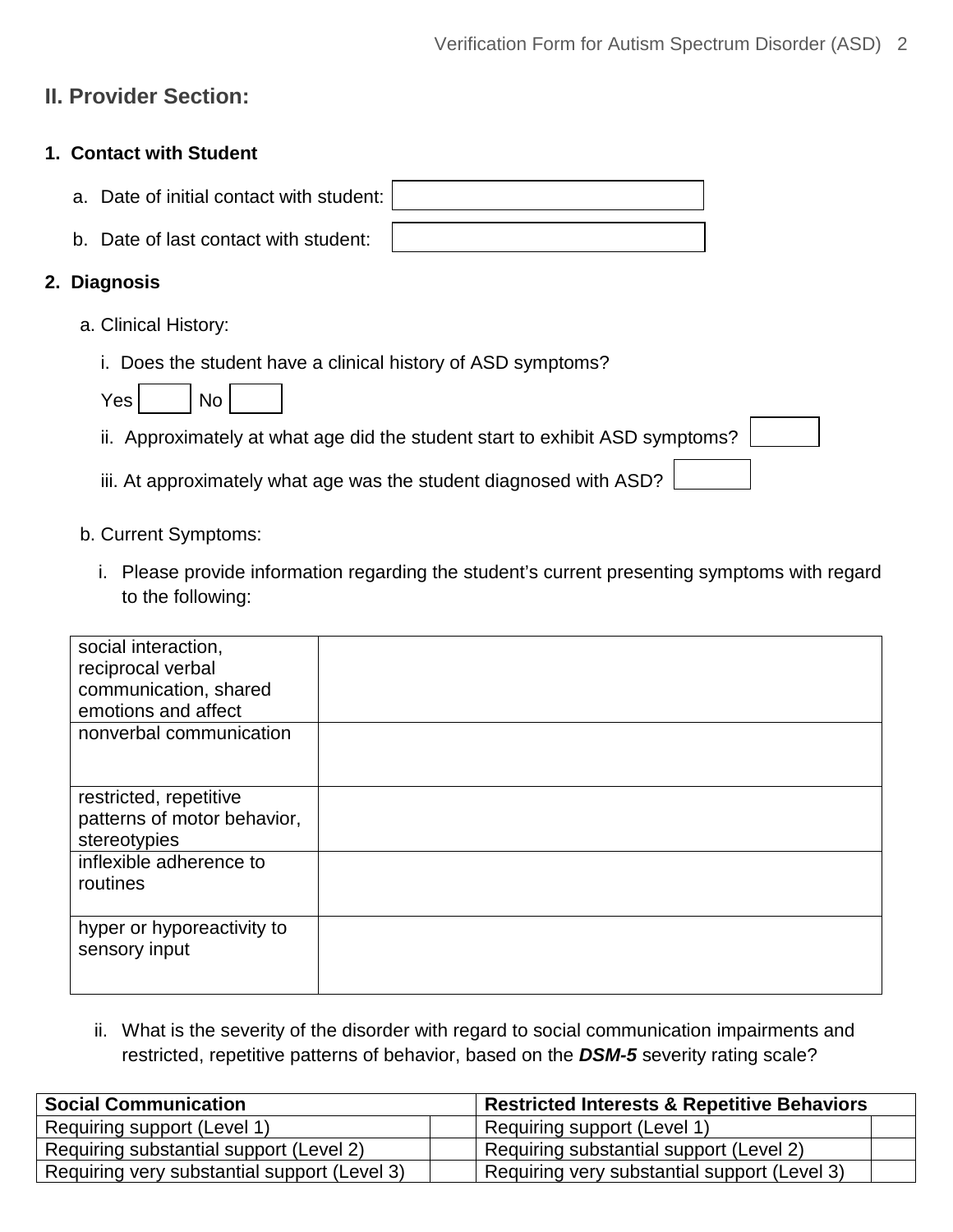iii. Is there clear evidence that the student's ASD symptoms are interfering with or reducing the quality of functioning in at least one area?

| Academic functioning: |  |
|-----------------------|--|
| Social functioning:   |  |
| Work functioning:     |  |

- iv. Did you use an ASD-specific behavioral evaluation and/or ASD rating scale or checklist to obtain information about the student's symptoms and functioning in various settings?
	- Yes No

1. If yes, which ASD behavioral evaluation and/or rating scale(s) or checklist(s) did you use?

2. If no, how did you reach your conclusion about the ASD diagnosis and treatment?

- c. Please provide information regarding the student's global intellectual functioning and current academic functioning as measured by aptitude and achievement tests respectively. *(Please note that a neuropsychological or psychoeducational evaluative report containing this information can supplement this Verification Form)*.
	- i. Is this information contained within an accompanying evaluative report? Yes  $\vert$  No

**Aptitude:** List (a) the name of the comprehensive and current aptitude/cognitive instrument administered; (b) the standard scores per subtest; and (c) the percentiles per subtest.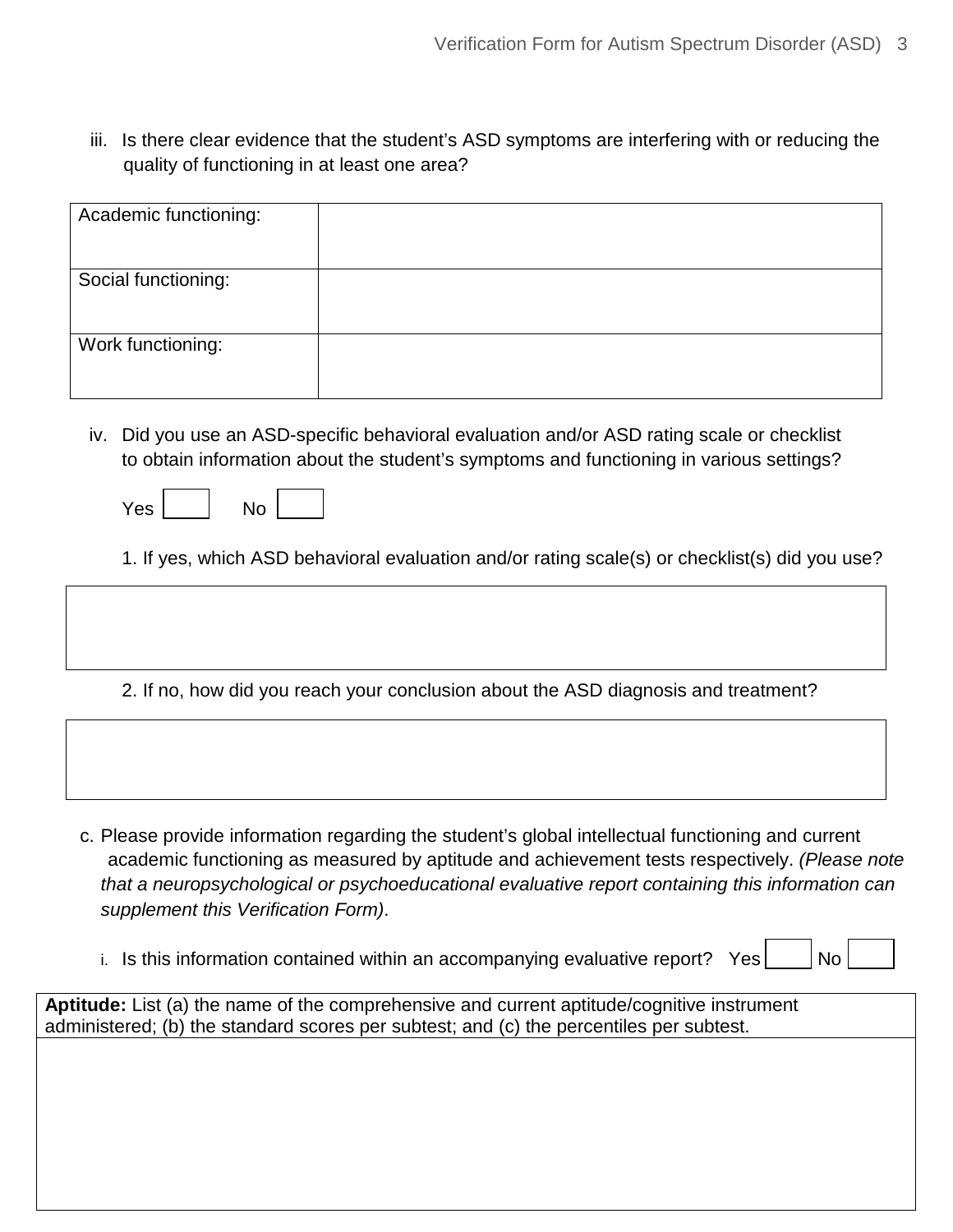**Achievement:** List (a) the name of the comprehensive and current achievement battery administered; (b) the standard scores per academic area subtest; and (c) the percentiles per academic area subtest.

#### d. *DSM***-***5* **Codes**:

i. Please include all pertinent diagnoses or rule-out diagnoses using *DSM*-*5* codes.

| Code: __________________________________                                                                       |    |
|----------------------------------------------------------------------------------------------------------------|----|
|                                                                                                                |    |
|                                                                                                                |    |
|                                                                                                                |    |
|                                                                                                                |    |
|                                                                                                                |    |
|                                                                                                                |    |
|                                                                                                                |    |
|                                                                                                                |    |
| WHODAS 2 Score (If given): ___________________                                                                 |    |
| 3. Medications                                                                                                 |    |
| a. Is the student currently taking medication(s) for ASD symptoms?<br>Yes                                      | No |
| b. If yes, please provide information below for each medication the student is currently prescribed:           |    |
| Medication/Dosage/Frequency (e.g., Fluoxetine (Prozac) 20 mg 1 x daily):                                       |    |
| Date Prescribed:                                                                                               |    |
| Side effects that impact the student's functioning (e.g., concentration, sleep, thinking, eating,<br>$etc.$ ): |    |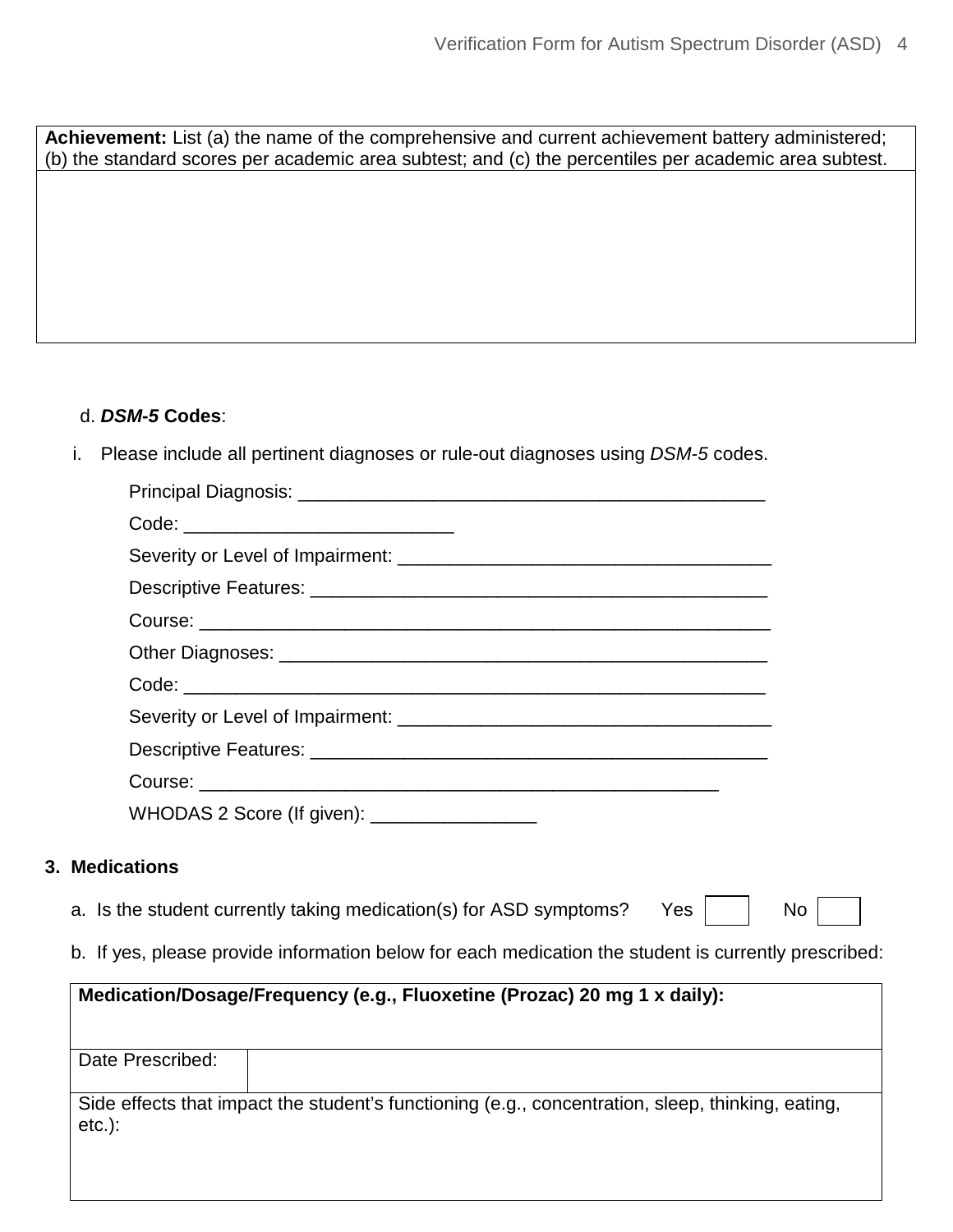| Medication/Dosage/Frequency (e.g., Fluoxetine (Prozac) 20 mg 1 x daily): |
|--------------------------------------------------------------------------|
|--------------------------------------------------------------------------|

Date Prescribed:

Side effects that impact the student's functioning (e.g., concentration, sleep, thinking, eating, etc.):

| Medication/Dosage/Frequency (e.g., Fluoxetine (Prozac) 20 mg 1 x daily): |  |
|--------------------------------------------------------------------------|--|
|--------------------------------------------------------------------------|--|

Date Prescribed:

Side effects that impact the student's functioning (e.g., concentration, sleep, thinking, eating, etc.):

| Medication/Dosage/Frequency (e.g., Fluoxetine (Prozac) 20 mg 1 x daily): |                                                                                                   |  |  |
|--------------------------------------------------------------------------|---------------------------------------------------------------------------------------------------|--|--|
| Date Prescribed:                                                         |                                                                                                   |  |  |
| $etc.$ ):                                                                | Side effects that impact the student's functioning (e.g., concentration, sleep, thinking, eating, |  |  |

#### **4. Functional Limitations and Recommended Accommodations**

a. Please list the student's current ASD symptoms and indicate what reasonable academic accommodations would mitigate the symptom listed. More detailed information regarding reasonable academic accommodations can be found on the SDR website at: http://equity.psu.edu/sdr/applying-for-services/reasonable-accommodations

**Example:** *A student may have difficulty tolerating distractions during exams and would benefit from a distraction-reduced environment to take tests.*

**Learning Difficulty:** *Difficulty tolerating distractions (i.e., low tolerance for noise)*

**Recommended Reasonable Accommodation(s):** *Distraction-reduced testing environment*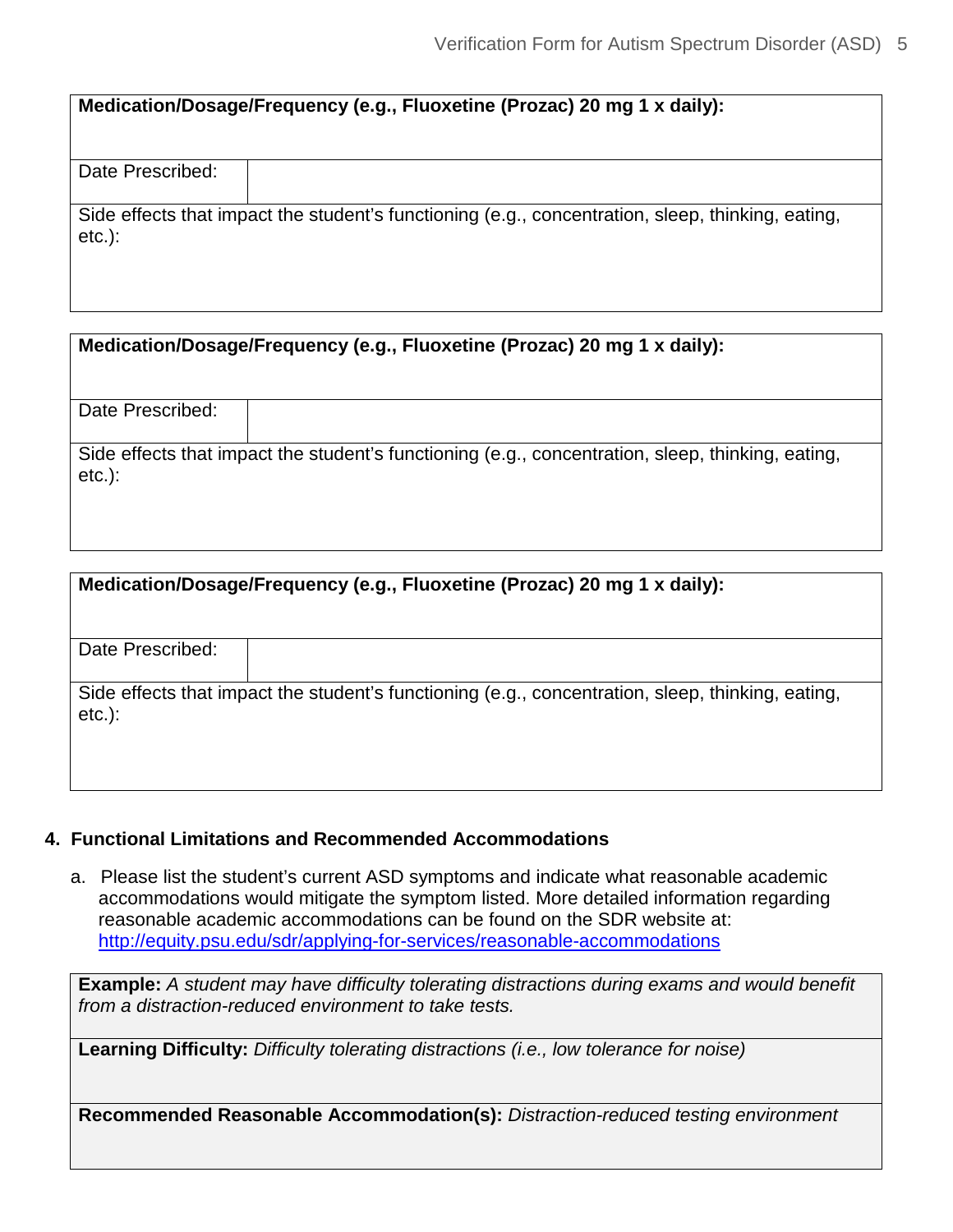**Symptom:** 

**Recommended Reasonable Accommodation(s):** 

**Symptom:** 

**Recommended Reasonable Accommodation(s):** 

**Symptom:** 

**Recommended Reasonable Accommodation(s):**